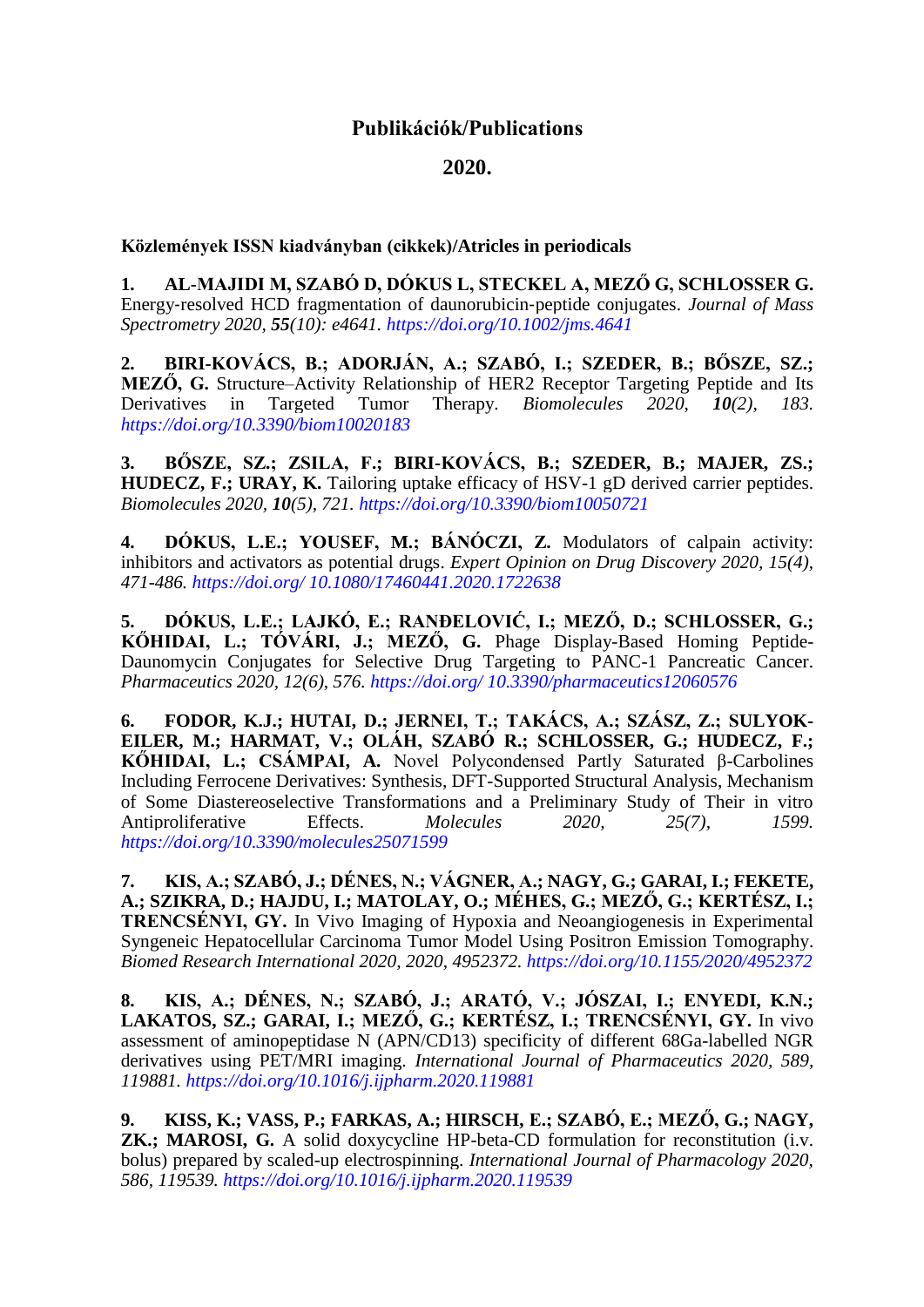**10. KHOROLSUREN, Z; LÁNG, O; PALLINGER, É; FÖLDES, A; GYULAI-GAÁL, S; VARGA, G; MEZŐ, G; VÁG, J; KŐHIDAI, L.** Functional and cell surface characteristics of periodontal ligament cells (PDLCs) on RGD-synthetic polypeptide conjugate coatings. *Journal of Periodontal Research 2020, 55(5): 713-723. <https://doi.org/10.1111/jre.12760>*

**11. KRÁTKÝ, M.; BARANYAI, ZS.; ŠTĚPÁNKOVÁ, Š.; SVRČKOVÁ, K.; ŠVARCOVÁ, M.; STOLAŘÍKOVÁ, J.; HORVÁTH, L.; BŐSZE, SZ.; VINŠOVÁ, J.** N-Alkyl-2-[4-(trifuoromethyl)benzoyl]hydrazine-1-carboxamides and Their Analogues: Synthesis and Multitarget Biological Activity. *Molecules 2020, 25(10), 2268. https://doi.org/ 10.3390/molecules25102268*

**12. LÁNG, A.; JÁKLI, I.; ENYEDI, K.N.; MEZŐ, G.; MENYHÁRD, D.K.; PERCZEL, A**. Off-pathway 3D-structure provides protection against spontaneous Asn/Asp isomerization: shielding proteins Achilles heel. *Quarterly Reviews of Biophysics 2020, 53(e2) <https://doi.org/10.1017/S003358351900009X>*

**13. PÁRI, E.; HORVÁTI, K.; BŐSZE, SZ.; BIRI-KOVÁCS, B.; SZEDER, B.; ZSILA, F.; KISS, É.** Drug Conjugation Induced Modulation of Structural and Membrane Interaction Features of Cationic Cell-Permeable Peptides. *International Journal of Molecular Sciences 2020, 21(6), 18. https://doi.org/ 10.3390/ijms21062197*

**14. PETHŐ, L.; KASZA, GY.; LAJKÓ, E.; LÁNG, O.; KŐHIDAI, L.; IVÁN, B.; MEZŐ, G.** Amphiphilic drug–peptide–polymer conjugates based on poly(ethylene glycol) and hyperbranched polyglycerol for epidermal growth factor receptor targeting: the effect of conjugate aggregation on *in vitro* activity. *Soft Matter 2020, 16(24), 5759. https://doi.org/ 10.1039/d0sm00428f*

**15. QUEMÉ-PEÑA, M.; RICCI,M.; JUHÁSZ,M.; HORVÁTI, K.; BŐSZE, SZ.; BIRI-KOVÁCS, B.; SZEDER, B.; ZSILA, F.; BEKE-SOMFAI, T.** Old Polyanionic Drug Suramin Suppresses Detrimental Cytotoxicity of the Host Defense Peptide LL-37. *ACS Pharmacology & Translational Science Article 2020, <https://doi.org/10.1021/acsptsci.0c00155>*

**16. RICCI, M.; HORVÁTI, K.; JUHÁSZ, T.; SZIGYÁRTÓ, I.; TÖRÖK, GY.; SEBÁK, F.; BODOR, A.; HOMOLYA, L.; HENCZKÓ, J.; PÁLYI, B.; MLINKÓ, T.; MIHÁLY, J.; NIZAMI, B.; YANG, ZHY.; LIN, FM.; LU, XL; ROMANSZKI, L.; BOTA, A.; VARGA, Z.; BŐSZE, SZ.; ZSILA, F.; BEKE-SOMFAI, T.** Anionic food color tartrazine enhances antibacterial efficacy of histatin-derived peptide DHVAR4 by fine-tuning its membrane activity. *Quarterly Reviews of Biophysics 2020, 53, e5 <https://doi.org/10.1017/S0033583520000013>*

**17. SINGH, P.; SZIGYÁRTÓ, I.C.; RICCI, M.; ZSILA, F.; JUHÁSZ, T.; MIHÁLY, J.; BŐSZE, S.; BULYÁKI, É.; KARDOS, J.; KITKA, D.; VARGA, Z.; BEKE-SOMFAI, T.** Membrane Active Peptides Remove Surface Adsorbed Protein Corona From Extracellular Vesicles of Red Blood Cells. *Front Chem. 2020, https://doi.org/ 10.3389/fchem.2020.00703.*

**18. STECKEL, A.; BORBÉLY, A.; URAY, K.; SCHLOSSER, G.** Quantification of the Effect of Citrulline and Homocitrulline Residues on the Collision-Induced Fragmentation of Peptides. *Journal of the American Society for Mass Spectrometry 2020, 31(8), 1744. <https://doi.org/10.1021/jasms.0c00210>*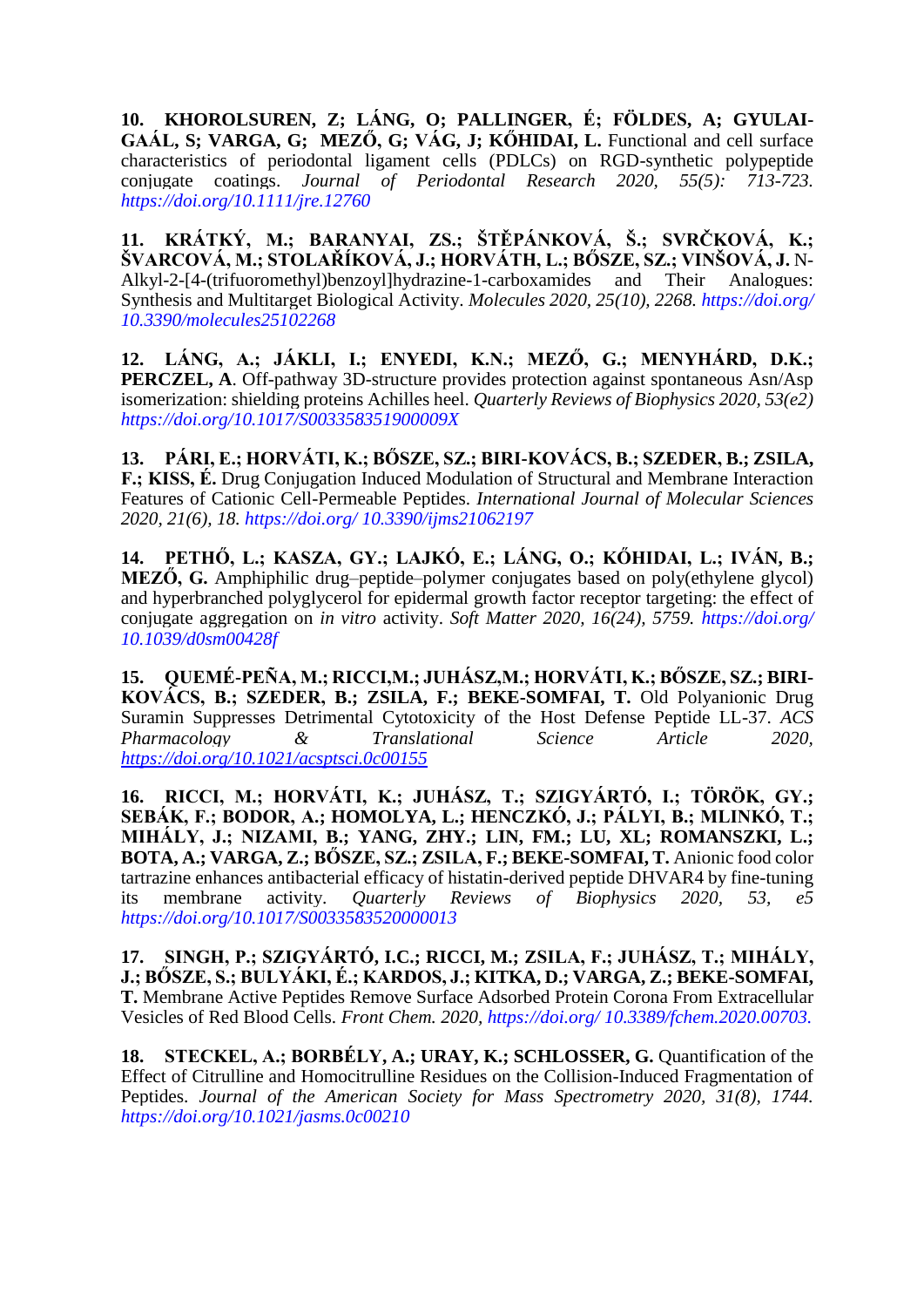**19. STECKEL, A.; URAY, K.; KALLÓ, G.; CSŐSZ, É.; SCHLOSSER, G.** Investigation of neutral losses and the citrulline effect for modified H4 N-terminal pentapeptides. *Journal of the American Society for Mass Spectrometry 2020, 31(3), 565. <https://doi.org/10.1021/jasms.9b00036>*

**20. STECKEL, A.; URAY, K.; SCHLOSSER, G.** Detection of protein posttranslational modifications by mass spectrometry. *Amino Acids, Peptides and Proteins: Volume 44. Editors: Maxim Ryadnov, Ferenc Hudecz (2020), pp 140-170. <https://doi.org/10.1039/9781788017008-00140>*

**21. SZIGYARTO, I.CS.; MIHALY, J.; WACHA, A.; BOGDAN, D.; JUHASZ, T.; KOHUT, G.; SCHLOSSER, G.; ZSILA, F.; URLACHER, V.; VARGA, Z.; FÜLÖP, F.; BÓTA, A.; MÁNDITY, I.; BEKE-SOMFAI, T.** Membrane active Janus-oligomers of beta(3)-peptides. *Chemical Science 2020, 11(26), 6868. https://doi.org/ 10.1039/d0sc01344g*

**22. TRIPODI, A.A.P.; RANĐELOVIĆ, I.; BIRI-KOVÁCS, B.; SZEDER, B.; MEZŐ, G.; TÓVÁRI, J.** In Vivo Tumor Growth Inhibition and Antiangiogenic Effect of Cyclic NGR Peptide-Daunorubicin Conjugates Developed for Targeted Drug Delivery. *Pathology and Oncology Research 2020, 26(3), 1879. [https://doi.org/10.1007/s12253-019-](https://doi.org/10.1007/s12253-019-00773-3) [00773-3](https://doi.org/10.1007/s12253-019-00773-3)*

**23. VISONE, V.; SZABÓ, I.; PERUGINO, G.; HUDECZ, F.; BÁNÓCZI, Z.; VALENTI, A.** Topoisomerases inhibition and DNA binding mode of daunomycinoligoarginine conjugate. *Journal of Enzyme Inhibition and Medicinal Chemistry 2020, 35(1), 1363. [https://doi.org/10.1080/14756366.2020.1780226](https://doi.org/10.1007/s12253-019-00773-3)*

**24. ZSILA, F.; BŐSZE, SZ.; BEKE-SOMFAI, T.** Interaction of antitubercular drug candidates with α1-acid glycoprotein produced in pulmonary granulomas. *International Journal of Biological Macromolecules 2020, 147, 1318. <https://doi.org/10.1016/j.ijbiomac.2019.10.096>*

**25. SZABÓ, I.; BŐSZE, SZ.** Az Aminosav analízis múltja és jelene a Peptidkémiai Kutatócsoport és az ELTE TTK Kémiai Intézet Szerves Kémiai Tanszék Mikroanalitikai Laboratóriumában. *BIOKÉMIA:* XLIV : 4 , 12-26.(2020) (in Hungarian)

## **Közlemények ISBN kiadványban (könyv, könyvrészlet)/Book chapters and conference proceedings**

**1. MEZŐ, G.** Preface: Development of bioconjugates and their module constructs for targeted therapy of cancers with high mortality*. In: Development of Bioconjugates and Their Modul Constructs for Targeted Therapy of Cancers With High Mortality. (Ed.: Mező, G. Eötvös Loránd University, Budapest, Hungary) pp. 3-4 (2020) ISBN 987-963-489-286-1*

**2. KISS, K.; BIRI-KOVÁCS, B.; SZABÓ R.; ENYEDI, K.N.; MURÁNYI, J.; SCHLOSSER, G.; RANĐELOVIĆ, I.; TÓVÁRI, J.; MEZŐ, G.** Optimation of homing peptide sequence selected by phage display for HT-29 colon cancer cells to improve the antitumor activity. *In: Development of Bioconjugates and Their Modul Constructs for Targeted Therapy of Cancers With High Mortality. (Ed.: Mező, G. Eötvös Loránd University, Budapest, Hungary) pp. 5-9 (2020) ISBN 987-963-489-286-1*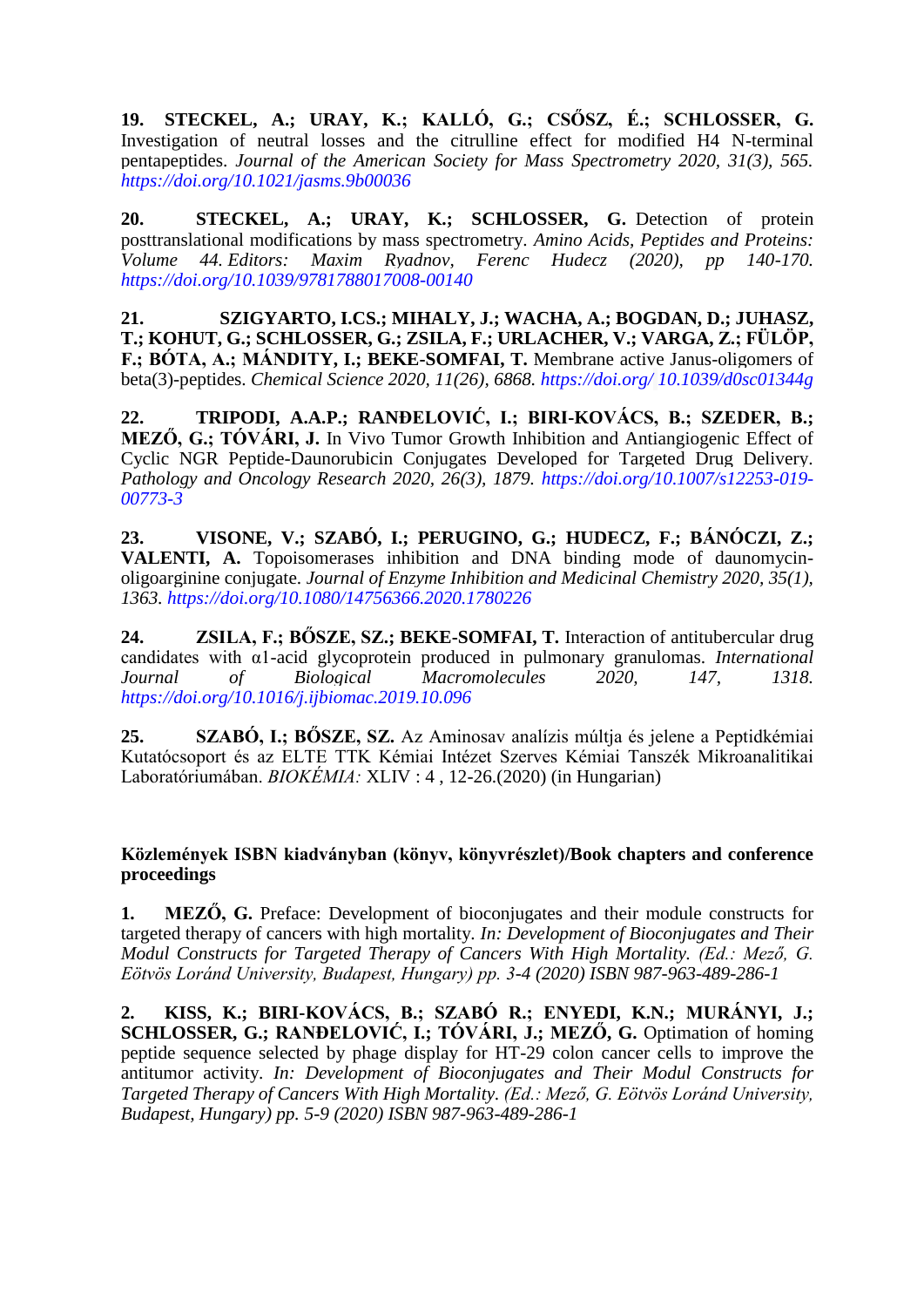**3. SCHUSTER, S.; BIRI-KOVÁCS, B.; RANĐELOVIĆ, I.; TÓVÁRI, J.; MEZŐ, G.;**  New GnRH-III derivative as homing peptide for potential drug targeting in cancer therapy. In: Development of Bioconjugates and Their Modul Constructs for Targeted Therapy of *Cancers With High Mortality. (Ed.: Mező, G. Eötvös Loránd University, Budapest, Hungary) pp. 10-16 (2020) ISBN 987-963-489-286-1*

**4. LAJKÓ, E.; HEGEDÜS, R.; MEZŐ, G.; KŐHIDAI L.** Comparison of the apoptotic effects of different GnRH-based conjugates with or without butyrated Lys in position 4 on colon carcinoma cells. *In: Development of Bioconjugates and Their Modul Constructs for Targeted Therapy of Cancers With High Mortality. (Ed.: Mező, G. Eötvös Loránd University, Budapest, Hungary) pp. 17-22 (2020) ISBN 987-963-489-286-1*

**5. BIRI-KOVÁCS, B.; ADORJÁN, A.; SZABÓ, I.; SZEDER, B.; BŐSZE, S.; MEZŐ G.** Structural and binding characteristics of HER2 receptor targeting peptides. *In: Development of Bioconjugates and Their Modul Constructs for Targeted Therapy of Cancers With High Mortality. (Ed.: Mező, G. Eötvös Loránd University, Budapest, Hungary) pp. 23- 27 (2020) ISBN 987-963-489-286-1*

**6. TRIPODI, A.A.P.; ENYEDI, K.N.; BIRI-KOVÁCS, B.; RANĐELOVIĆ, I.; TÓTH, S.; SZEDER, B.; SZAKÁCS, G.; TÓVÁRI, J.; MEZŐ G. Development of novel** cyclic NGR peptide–daunomycin conjugates with dual targeting property. *In: Development of Bioconjugates and Their Modul Constructs for Targeted Therapy of Cancers With High Mortality. (Ed.: Mező, G. Eötvös Loránd University, Budapest, Hungary) pp. 28-33 (2020) ISBN 987-963-489-286-1*

**7. DÓKUS, L.E.; LAJKÓ, E.; LÁNG, O.; MEZŐ, D.; SZÁSZ, Z.; TAKÁCS, A.; KŐHIDAI, L.; SCHLOSSER, G., RANĐELOVIĆ, I.; TÓVÁRI, J.; MEZŐ G.** Design, synthesis and characterization of Pancreatic Ductal Adenocarcinoma (PDAC) targeting antitumor daunomycin-peptide conjugates. *In: Development of Bioconjugates and Their Modul Constructs for Targeted Therapy of Cancers With High Mortality. (Ed.: Mező, G. Eötvös Loránd University, Budapest, Hungary) pp. 34-38 (2020) ISBN 987-963-489-286-1*

**8. SZABÓ, I.; BŐSZE, S.; MEZŐ, G.** Synthesis and in vitro evaluation of drug containing melanoma specific peptide conjugates. *In: Development of Bioconjugates and Their Modul Constructs for Targeted Therapy of Cancers With High Mortality. (Ed.: Mező, G. Eötvös Loránd University, Budapest, Hungary) pp. 39-44 (2020) ISBN 987-963-489-286- 1*

**9. BÁNÓCZI, Z.; SZABÓ, I.; MEZŐ, G.** Optimization of the structure of targeted Daunomycin conjugates against non-small cell lung cancer. *In: Development of Bioconjugates and Their Modul Constructs for Targeted Therapy of Cancers With High Mortality. (Ed.: Mező, G. Eötvös Loránd University, Budapest, Hungary) pp. 45-49 (2020) ISBN 987-963-489-286-1*

**10. BARANYAI, ZS.; URAY, K.; BIRI-KOVÁCS, B.; HORVÁTH, L.; BŐSZE SZ.** Peptide based delivery vehicles for tumor tissue targeting. *In: Development of Bioconjugates and Their Modul Constructs for Targeted Therapy of Cancers With High Mortality. (Ed.: Mező, G. Eötvös Loránd University, Budapest, Hungary) pp. 50-54 (2020) ISBN 987-963- 489-286-1*